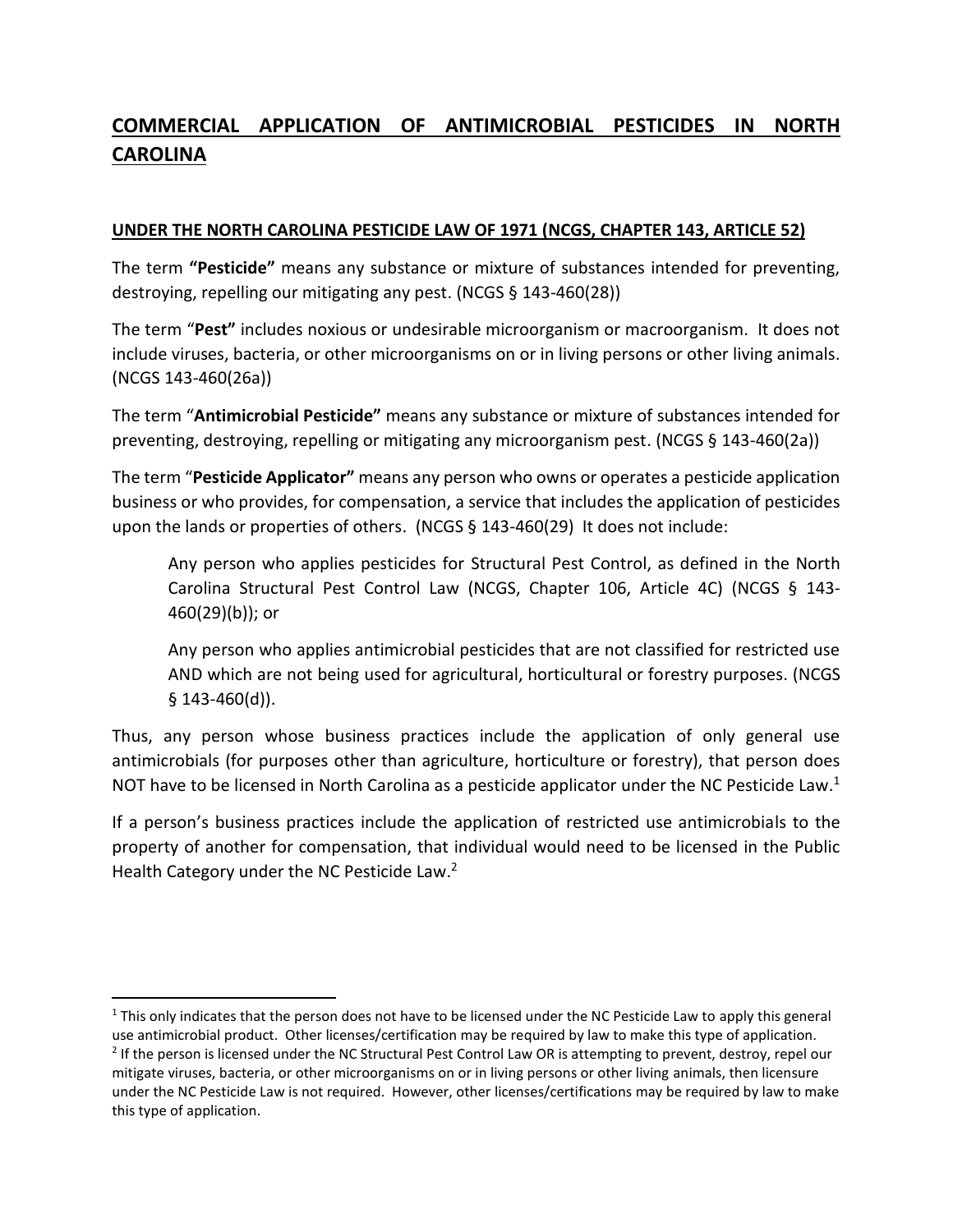## **UNDER THE NORTH CAROLINA STRUCTURAL PEST CONTROL LAW (NCGS, CHAPTER 106, ARTICLE 4C)**

The term **"Structural pest control"** includes the control of . . . household pests . . . and includes the use of pesticides . . . as well as all other substances . . . for the purpose of preventing, controlling and eradicating insects, vermin, rodents and other pests in household structures, commercial buildings, and other structures (including household structures, commercial buildings and other structures in all stages of construction), and outside areas (NCGS § 106- 65.24(23))

The North Carolina Structural Pest Control Committee classifies structural pest control licenses into "phases" under the Law. The control of household pests by any method other than fumigation is classified as the "P" phase. (NCGS § 106-65.25(a))

The NC Pesticide Law excludes persons licensed under the NC Structural Pest Control Law from being considered a "pesticide applicator" and no license is required under the NC Pesticide Law to apply general use antimicrobials for purposes that are not agricultural, horticultural or forestry. Therefore, a person licensed in the P-phase under the NC Structural Pest Control Law can apply antimicrobial pesticides, including applications to a structure and its surrounding outside areas, without needing to obtain any additional license to do so.

## **PESTICIDE PRODUCT REGISTRATION REQUIREMENTS AND USE INCONSISTENT WITH LABELING PROHIBITIONS**

Prior to being distributed, sold or offered for sale within this State, every pesticide must be registered by the North Carolina Pesticide Board. (NCGS § 143-442(a))

The Pesticide Board will register a pesticide if it is properly registered with the United States Environmental Protection Agency AND is in compliance with the requirements of NCGS § 143- 443. However, the Board will NOT register the pesticide if it appears that the pesticide does not warrant its proposed claims OR its labeling does not comply with the provisions of the law. (NCGS § 143-442(d))

The Federal Insecticide, Fungicide and Rodenticide Act (FIFRA) exempts certain "minimal risk" pesticides from having to be registered by the EPA. However, these products are still covered under the definition of a "pesticide" in the NC Pesticide Law. Therefore, these products must still be registered by the Pesticide Board prior to being distributed, sold or offered for sale in North Carolina